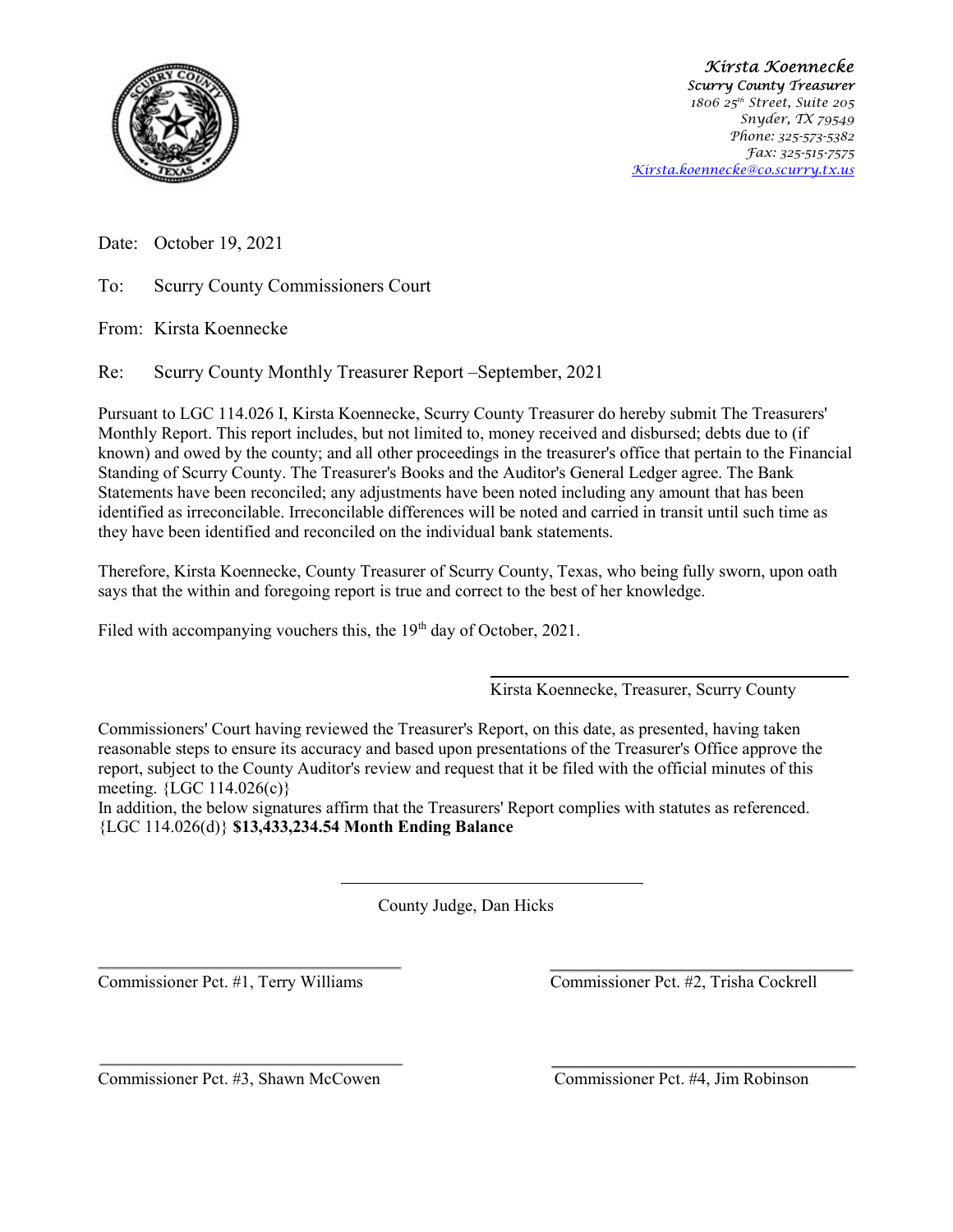ACCT: ALL

| ACCOUNT NO#       | CHECKS       | DEPOSITS     | SVC CHARGE | INTEREST | MISC.        | NET CHANGE   | BALANCE        |
|-------------------|--------------|--------------|------------|----------|--------------|--------------|----------------|
| 10 -101-0000      | 0.00         | 1,652,054.29 | 0.00       | 0.00     | 933,023.47CR | 719,030.82   | 1,991,114.20CR |
| $10 - 101 - 0001$ | 0.00         | 0.00         | 0.00       | 3.67     | 0.00         | 3.67         | 160,967.91     |
| $10 - 101 - 0005$ | 0.00         | 0.00         | 0.00       | 0.00     | 0.00         | 0.00         | 0.00           |
| $10 - 101 - 0011$ | 0.00         | 0.00         | 0.00       | 17.03    | 0.00         | 17.03        | 1,035,919.54   |
| $10 - 101 - 0012$ | 0.00         | 0.00         | 0.00       | 104.69   | 0.00         | 104.69       | 2,879,102.49   |
| $10 - 101 - 0013$ | 0.00         | 0.00         | 0.00       | 54.70    | 0.00         | 54.70        | 1,503,955.44   |
| $11 - 101 - 0003$ | 968.00CR     | 1,463.80     | 0.00       | 0.00     | 0.00         | 495.80       | 676.80         |
| $12 - 101 - 0003$ | 529.67CR     | 1,033.63     | 0.00       | 0.00     | 0.00         | 503.96       | 323,591.77     |
| 13 -101-0003      | 0.00         | 0.09         | 0.00       | 0.00     | 0.00         | 0.09         | 779.99         |
| 14 -101-0002      | 0.00         | 0.00         | 0.00       | 0.00     | 0.00         | 0.00         | 0.00           |
| 14 -101-0003      | 314,970.59CR | 836,745.33   | 0.00       | 0.00     | 494,847.97CR | 26,926.77    | 25,942.51      |
| 15 -101-0000      | 0.00         | 12,890.00    | 0.00       | 0.00     | 251,827.50CR | 238,937.50CR | 334, 955.87    |
| 15 -101-0001      | 0.00         | 0.00         | 0.00       | 1.01     | 0.00         | 1.01         | 44,506.78      |
| $15 - 101 - 0005$ | 0.00         | 0.00         | 0.00       | 0.00     | 0.00         | 0.00         | 0.00           |
| $15 - 101 - 0012$ | 0.00         | 0.00         | 0.00       | 86.57    | 0.00         | 86.57        | 2,380,665.00   |
| 16 -101-0000      | 0.00         | 0.00         | 0.00       | 0.00     | 0.00         | 0.00         | 25,090.68      |
| 18 -101-0002      | 0.00         | 0.00         | 0.00       | 0.00     | 0.00         | 0.00         | 0.00           |
| 18 -101-0003      | 0.00         | 0.97         | 0.00       | 0.00     | 0.00         | 0.97         | 8,135.99       |
| $19 - 101 - 0000$ | 0.00         | 0.00         | 0.00       | 0.00     | 0.00         | 0.00         | 0.00           |
| 19 -101-0001      | 0.00         | 0.00         | 0.00       | 0.00     | 0.00         | 0.00         | 0.61           |
| $20 - 101 - 0002$ | 0.00         | 0.00         | 0.00       | 0.00     | 0.00         | 0.00         | 0.00           |
| $20 - 101 - 0003$ | 0.00         | 0.00         | 0.00       | 0.00     | 0.00         | 0.00         | 0.00           |
| 21 -101-0000      | 0.00         | 5,789.00CR   | 0.00       | 0.00     | 0.00         | 5,789.00CR   | 24, 151. 25    |
| 22 -101-0002      | 0.00         | 0.00         | 0.00       | 0.00     | 0.00         | 0.00         | 0.00           |
| $22 - 101 - 0003$ | 444.44CR     | 100.83       | 0.00       | 0.00     | 0.00         | 343.61CR     | 6,582.42       |
| $23 - 101 - 0002$ | 0.00         | 0.00         | 0.00       | 0.00     | 0.00         | 0.00         | 0.00           |
| $23 - 101 - 0003$ | 0.00         | 15.20        | 0.00       | 0.00     | 0.00         | 15.20        | 43,279.80      |
| 24 -101-0000      | 0.00         | 0.00         | 0.00       | 0.00     | 3,475.64CR   | 3,475.64CR   | 87,077.70CR    |
| 25 -101-0000      | 0.00         | 46.56        | 0.00       | 0.00     | 0.00         | 46.56        | 9,618.48       |
| 26 -101-0000      | 0.00         | 9,748.69     | 0.00       | 0.00     | 0.00         | 9,748.69     | 28,799.80      |
| $27 - 101 - 0000$ | 0.00         | 8,645.36     | 0.00       | 0.00     | 0.00         | 8,645.36     | 632, 358.83    |
| 28 -101-0000      | 0.00         | 759.24       | 0.00       | 0.00     | 44.99CR      | 714.25       | 61,073.39      |
| $29 - 101 - 0000$ | 0.00         | 0.00         | 0.00       | 0.00     | 0.00         | 0.00         | 219, 323.73    |
| $30 - 101 - 0000$ | 0.00         | 0.00         | 0.00       | 0.00     | 0.00         | 0.00         | 7,300.00       |
| 33 -101-0000      | 0.00         | 0.00         | 0.00       | 0.00     | 0.00         | 0.00         | 200.48         |
| 34 -101-0000      | 0.00         | 0.00         | 0.00       | 0.00     | 0.00         | 0.00         | 0.00           |
| $35 - 101 - 0000$ | 0.00         | 0.00         | 0.00       | 0.00     | 0.00         | 0.00         | 1,453.51       |
| $37 - 101 - 0000$ | 0.00         | 87,705.60    | 0.00       | 0.00     | 24,202.80CR  | 63,502.80    | 86,010.79      |
| $38 - 101 - 0000$ | 0.00         | 32,702.51    | 0.00       | 0.00     | 17,806.00CR  | 14,896.51    | 53, 452.30     |
| 38 -101-0001      | 0.00         | 0.00         | 0.00       | 0.30     | 0.00         | 0.30         | 10,558.07      |
| $38 - 101 - 0012$ | 0.00         | 0.00         | 0.00       | 0.00     | 0.00         | 0.00         | 0.00           |
| $40 - 101 - 0000$ | 0.00         | 14, 471.00   | 0.00       | 0.00     | 5,107.34CR   | 9,363.66     | 14,191.41      |
| $41 - 101 - 0000$ | 0.00         | 0.00         | 0.00       | 0.00     | 0.00         | 0.00         | 0.00           |
| $42 - 101 - 0000$ | 0.00         | 183.34       | 0.00       | 0.00     | 15.99CR      | 167.35       | 291.57CR       |
| $43 - 101 - 0000$ | 0.00         | 171.41       | 0.00       | 0.00     | 0.00         | 171.41       | 3,025.72       |
| $44 - 101 - 0000$ | 0.00         | 0.00         | 0.00       | 0.00     | 0.00         | 0.00         | 520.00         |
| $45 - 101 - 0000$ | 0.00         | 0.00         | 0.00       | 0.00     | 926.04CR     | 926.04CR     | 139,188.68     |
| 48 -101-0000      | 0.00         | 0.00         | 0.00       | 0.00     | 0.00         | 0.00         | 69,849.74      |
| 49 -101-0000      | 0.00         | 0.00         | 0.00       | 0.00     | 0.00         | 0.00         | 0.00           |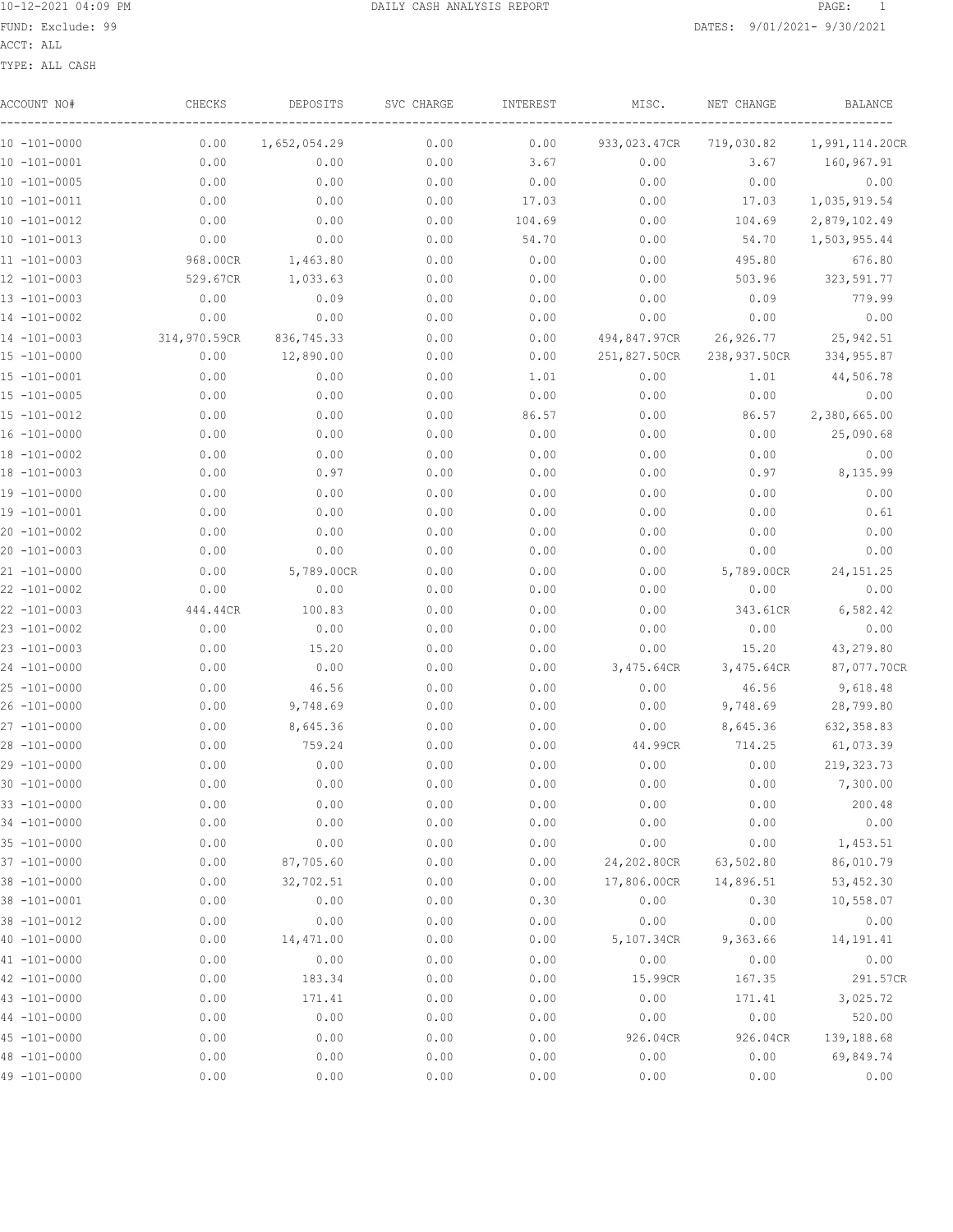### ACCT: ALL

TYPE: ALL CASH

| ACCOUNT NO#       | CHECKS                         | DEPOSITS  | SVC CHARGE | INTEREST | MISC.                                   | NET CHANGE                               | <b>BALANCE</b>     |
|-------------------|--------------------------------|-----------|------------|----------|-----------------------------------------|------------------------------------------|--------------------|
| $49 - 101 - 0012$ | 0.00                           | 0.00      | 0.00       | 59.02    | 0.00                                    | 59.02                                    | 1,622,512.28       |
| $50 - 101 - 0000$ | 0.00                           | 0.00      | 0.00       | 0.00     | 0.00                                    | 0.00                                     | 0.00               |
| $61 - 101 - 0000$ | 0.00                           | 0.00      | 0.00       | 0.00     | 0.00                                    | 0.00                                     | 88, 553.23         |
| $61 - 101 - 0001$ | 0.00                           | 0.00      | 0.00       | 0.00     | 0.00                                    | 0.00                                     | 448.62             |
| $61 - 101 - 0005$ | 0.00                           | 0.00      | 0.00       | 0.00     | 0.00                                    | 0.00                                     | 0.00               |
| $61 - 101 - 0012$ | 0.00                           | 0.00      | 0.00       | 12.28    | 0.00                                    | 12.28                                    | 337,508.64         |
| $68 - 101 - 0001$ | 0.00                           | 0.00      | 0.00       | 0.00     | 0.00                                    | 0.00                                     | 0.00               |
| $70 - 101 - 0000$ | 0.00                           | 0.00      | 0.00       | 0.00     | 0.00                                    | 0.00                                     | 44.36              |
| $70 - 101 - 0003$ | 0.00                           | 0.00      | 0.00       | 0.00     | 0.00                                    | 0.00                                     | 0.00               |
| $71 - 101 - 0001$ | 0.00                           | 0.00      | 0.00       | 0.00     | 0.00                                    | 0.00                                     | 0.00               |
| $71 - 101 - 0002$ | 0.00                           | 0.00      | 0.00       | 0.00     | 0.00                                    | 0.00                                     | 0.00               |
| 71 -101-0003      | 0.00                           | 0.00      | 0.00       | 0.00     | 0.00                                    | 0.00                                     | 0.00               |
| $79 - 101 - 0002$ | 0.00                           | 0.00      | 0.00       | 0.00     | 0.00                                    | 0.00                                     | 0.00               |
| $80 - 101 - 0000$ | 0.00                           | 32,326.60 | 0.00       | 0.00     | 28,906.90CR                             | 3,419.70                                 | 270,739.10         |
| $81 - 101 - 0000$ | 0.00                           | 6,537.31  | 0.00       | 12.18    | 249.85CR                                |                                          | 6,299.64 12,341.69 |
| $81 - 101 - 0001$ | 0.00                           | 0.00      | 0.00       | 2.55     | 0.00                                    | 2.55                                     | 112,845.82         |
| $83 - 101 - 0000$ | 0.00                           | 3,825.21  | 0.00       | 12.18CR  | 27,608.99CR                             | 23,795.96CR                              | 785,139.91         |
| $83 - 101 - 0012$ | 0.00                           | 0.00      | 0.00       | 12.18    | 0.00                                    | 12.18                                    | 335, 273. 18       |
| $85 - 101 - 0000$ | 0.00                           | 38,758.15 | 0.00       | 0.00     |                                         | 143,435.42CR  104,677.27CR  1,578,962.21 |                    |
| $85 - 101 - 0012$ | 0.00                           | 0.00      | 0.00       | 8.41     | 0.00                                    |                                          | 8.41 232,119.19    |
| $95 - 101 - 0000$ | 0.00                           | 0.00      | 0.00       | 0.00     | 0.00                                    | 0.00                                     | 0.00               |
| ** TOTALS **      | 316, 912. 70CR 2, 734, 396. 12 |           | 0.00       | 362.41   | 1,931,478.90CR 486,366.93 13,433,234.54 |                                          |                    |

----- AVERAGE DAILY BALANCES -----

|    | ACCOUNT      | AVERAGE BALANCE |
|----|--------------|-----------------|
| 10 | 101-0000     | 2,284,641.43CR  |
| 10 | 101-0001     | 160,964.36      |
| 10 | $101 - 0005$ | 0.00            |
| 10 | 101-0011     | 1,035,903.08    |
| 10 | 101-0012     | 2,879,001.29    |
| 10 | $101 - 0013$ | 1,503,902.56    |
| 11 | $101 - 0003$ | 207.03          |
| 12 | 101-0003     | 323, 527.97     |
| 13 | $101 - 0003$ | 779.90          |
| 14 | $101 - 0002$ | 0.00            |
| 14 | $101 - 0003$ | 86,079.63       |
| 15 | 101-0000     | 425,563.07      |
| 15 | 101-0001     | 44,505.80       |
| 15 | 101-0005     | 0.00            |
| 15 | 101-0012     | 2,380,581.32    |
| 16 | 101-0000     | 25,090.68       |
| 18 | $101 - 0002$ | 0.00            |
| 18 | 101-0003     | 8,135.05        |
| 19 | $101 - 0000$ | 0.00            |
| 19 | 101-0001     | 0.61            |
| 20 | $101 - 0002$ | 0.00            |
| 20 | $101 - 0003$ | 0.00            |
| 21 | $101 - 0000$ | 25,502.02       |
| 22 | $101 - 0002$ | 0.00            |
| 22 | $101 - 0003$ | 6,729.13        |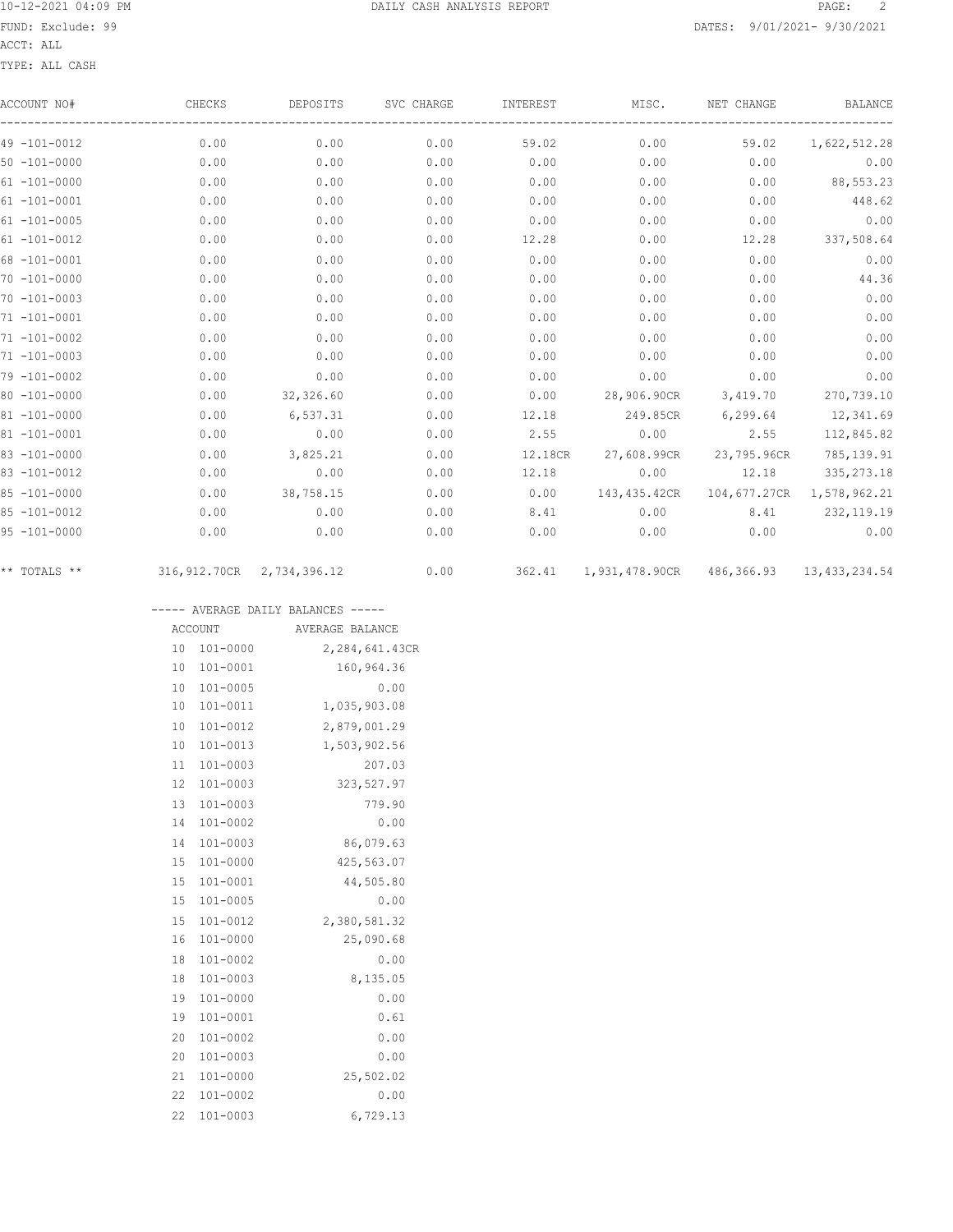|    |                | AVERAGE DAILY BALANCES ----- |
|----|----------------|------------------------------|
|    | <b>ACCOUNT</b> | AVERAGE BALANCE              |
| 23 | 101-0002       | 0.00                         |
| 23 | 101-0003       | 43,267.11                    |
| 24 | 101-0000       | 84,876.46CR                  |
| 25 | 101-0000       | 9,584.18                     |
| 26 | 101-0000       | 22,768.03                    |
| 27 | 101-0000       | 625,774.67                   |
| 28 | 101-0000       | 60,574.77                    |
| 29 | 101-0000       | 219, 323.73                  |
| 30 | 101-0000       | 7,300.00                     |
| 33 | 101-0000       | 200.48                       |
| 34 | 101-0000       | 0.00                         |
| 35 | 101-0000       | 1,453.51                     |
| 37 | 101-0000       | 79,338.96                    |
| 38 | 101-0000       | 51,149.75                    |
| 38 | 101-0001       | 10,557.78                    |
| 38 | 101-0012       | 0.00                         |
| 40 | 101-0000       | 13,868.94                    |
| 41 | 101-0000       | 0.00                         |
| 42 | 101-0000       | 386.77CR                     |
| 43 | 101-0000       | 2,900.47                     |
| 44 | 101-0000       | 520.00                       |
| 45 | 101-0000       | 139,775.17                   |
| 48 | 101-0000       | 69,849.74                    |
| 49 | $101 - 0000$   | 0.00                         |
| 49 | 101-0012       | 1,622,455.23                 |
| 50 | 101-0000       | 0.00                         |
| 61 | 101-0000       | 88,553.23                    |
| 61 | 101-0001       | 448.62                       |
| 61 | 101-0005       | 0.00                         |
| 61 | 101-0012       | 337,496.77                   |
| 68 | 101-0001       | 0.00                         |

 70 101-0000 44.36 70 101-0003 0.00 71 101-0001 0.00 71 101-0002 0.00 71 101-0003 0.00 79 101-0002 0.00 80 101-0000 269,531.07 81 101-0000 8,970.29 81 101-0001 112,843.36 83 101-0000 796,741.57 83 101-0012 335,261.41 85 101-0000 1,644,936.31 85 101-0012 232,111.06 95 101-0000 0.00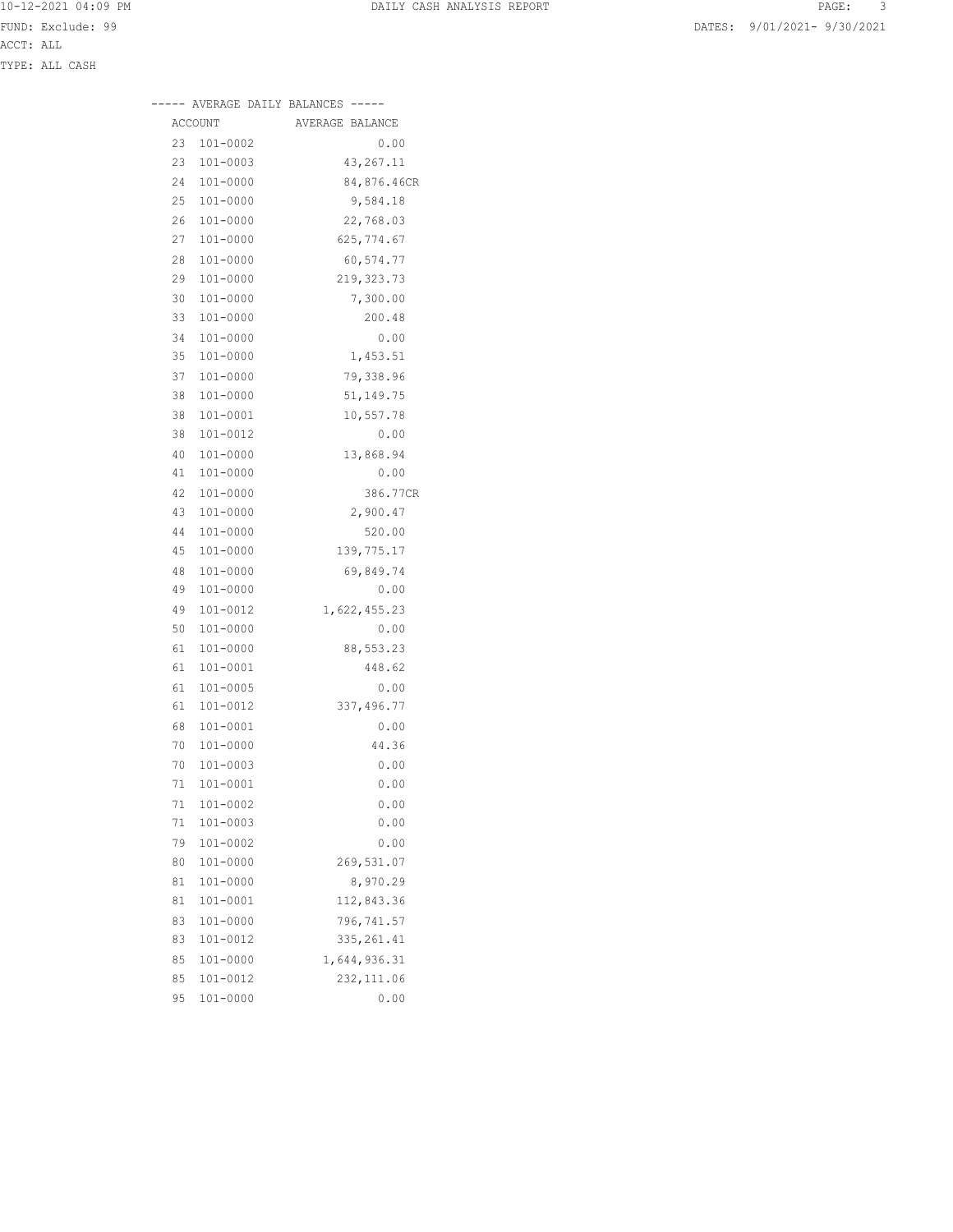|                                    |                  |                |              |               |                | AVERAGE        |
|------------------------------------|------------------|----------------|--------------|---------------|----------------|----------------|
|                                    |                  | BEGINNING      | TOTAL        | TOTAL         | ENDING         | DAILY          |
|                                    |                  | BALANCE        | DEBITS       | CREDITS       | <b>BALANCE</b> | <b>BALANCE</b> |
| GENERAL FUND                       |                  |                |              |               |                |                |
| $10 - 101 - 0000$                  | CASH-GEN         | 2,710,145.02CR | 1,655,452.29 | 936, 421.47CR | 1,991,114.20CR | 2,284,641.43CR |
| $10 - 101 - 0001$                  | TEXPOOL-GENERAL  | 160,964.24     | 3.67         | 0.00          | 160,967.91     | 160,964.36     |
| $10 - 101 - 0005$                  | WTSB CD # 22419  | 0.00           | 0.00         | 0.00          | 0.00           | 0.00           |
| $10 - 101 - 0011$                  | FICA INVESTMENT  | 1,035,902.51   | 17.03        | 0.00          | 1,035,919.54   | 1,035,903.08   |
| $10 - 101 - 0012$                  | TXCLASS-GENERAL  | 2,878,997.80   | 104.69       | 0.00          | 2,879,102.49   | 2,879,001.29   |
| $10 - 101 - 0013$                  | TXCLASS EMERGENC | 1,503,900.74   | 54.70        | 0.00          | 1,503,955.44   | 1,503,902.56   |
|                                    | FUND 10 TOTAL    | 2,869,620.27   | 1,655,632.38 | 936, 421.47CR | 3,588,831.18   | 3, 295, 129.86 |
| JP P1 CREDIT CARDS                 |                  |                |              |               |                |                |
| 11 -101-0003                       | JP P1 CREDIT CAR | 181.00         | 1,463.80     | 968.00CR      | 676.80         | 207.03         |
|                                    | FUND 11 TOTAL    | 181.00         | 1,463.80     | 968.00CR      | 676.80         | 207.03         |
|                                    |                  |                |              |               |                |                |
| SR CENTER MEMORIAL<br>12 -101-0003 | CASH SR. CENTER  | 323,087.81     | 1,417.21     | 913.25CR      | 323, 591.77    | 323, 527.97    |
|                                    | FUND 12 TOTAL    | 323,087.81     | 1,417.21     | 913.25CR      | 323, 591.77    | 323, 527.97    |
| FRIENDS OF SCYC<br>13 -101-0003    | SCYC CASH        | 779.90         | 0.09         | 0.00          | 779.99         | 779.90         |
|                                    | FUND 13 TOTAL    | 779.90         | 0.09         | 0.00          | 779.99         | 779.90         |
| PAYROLL FUND                       |                  |                |              |               |                |                |
| 14 -101-0002                       | CASH             | 0.00           | 0.00         | 0.00          | 0.00           | 0.00           |
| 14 -101-0003                       | PAYROLL-WTSB     | 984.26CR       | 836,745.33   | 809,818.56CR  | 25, 942.51     | 86,079.63      |
|                                    | FUND 14 TOTAL    | 984.26CR       | 836,745.33   | 809,818.56CR  | 25, 942.51     | 86,079.63      |
| ROAD AND BRIDGE FUND               |                  |                |              |               |                |                |
| 15 -101-0000                       | CASH-R&B         | 573,893.37     | 12,890.00    | 251,827.50CR  | 334, 955.87    | 425,563.07     |
| $15 - 101 - 0001$                  | TEXPOOL-R&B      | 44,505.77      | 1.01         | 0.00          | 44,506.78      | 44,505.80      |
| $15 - 101 - 0005$                  | WTSB CD # 22420  | 0.00           | 0.00         | 0.00          | 0.00           | 0.00           |
| $15 - 101 - 0012$                  | TXCLASS-ROAD&BRI | 2,380,578.43   | 86.57        | 0.00          | 2,380,665.00   | 2,380,581.32   |
|                                    | FUND 15 TOTAL    | 2,998,977.57   | 12,977.58    | 251,827.50CR  | 2,760,127.65   | 2,850,650.19   |
| BD OF CO DEVELOPMENT               |                  |                |              |               |                |                |
| 16 -101-0000                       | CASH-BCD         | 25,090.68      | 0.00         | 0.00          | 25,090.68      | 25,090.68      |
|                                    | FUND 16 TOTAL    | 25,090.68      | 0.00         | 0.00          | 25,090.68      | 25,090.68      |
|                                    |                  |                |              |               |                |                |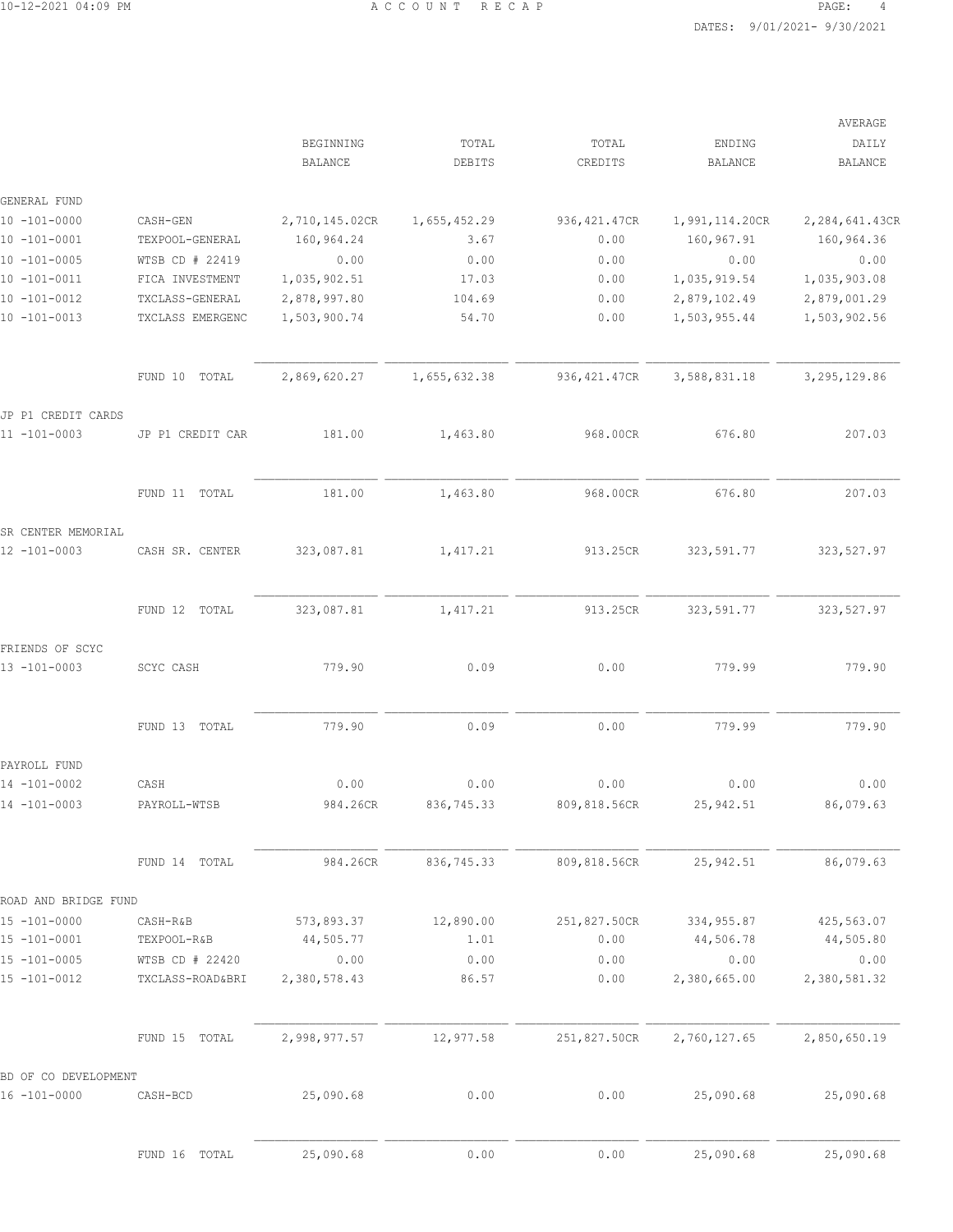|                         |                  |                                    |                 |                  |                          | AVERAGE                 |
|-------------------------|------------------|------------------------------------|-----------------|------------------|--------------------------|-------------------------|
|                         |                  | <b>BEGINNING</b><br><b>BALANCE</b> | TOTAL<br>DEBITS | TOTAL<br>CREDITS | ENDING<br><b>BALANCE</b> | DAILY<br><b>BALANCE</b> |
| ABANDONED VEHICLE FUND  |                  |                                    |                 |                  |                          |                         |
| $18 - 101 - 0002$       | CASH-ABAN VEH    | 0.00                               | 0.00            | 0.00             | 0.00                     | 0.00                    |
| 18 -101-0003            | ABAN VEHICLE-WTS | 8,135.02                           | 0.97            | 0.00             | 8,135.99                 | 8,135.05                |
|                         | FUND 18<br>TOTAL | 8,135.02                           | 0.97            | 0.00             | 8,135.99                 | 8,135.05                |
| SENIOR CENTER           |                  |                                    |                 |                  |                          |                         |
| 19 -101-0000            | CASH SENIOR CENT | 0.00                               | 0.00            | 0.00             | 0.00                     | 0.00                    |
| 19 -101-0001            | TEXPOOL SR CENTE | 0.61                               | 0.00            | 0.00             | 0.61                     | 0.61                    |
|                         | FUND 19<br>TOTAL | 0.61                               | 0.00            | 0.00             | 0.61                     | 0.61                    |
| HEALTH UNIT FUND        |                  |                                    |                 |                  |                          |                         |
| $20 - 101 - 0002$       | CASH-HU          | 0.00                               | 0.00            | 0.00             | 0.00                     | 0.00                    |
| $20 - 101 - 0003$       | HU-WTSB          | 0.00                               | 0.00            | 0.00             | 0.00                     | 0.00                    |
|                         | FUND 20<br>TOTAL | 0.00                               | 0.00            | 0.00             | 0.00                     | 0.00                    |
| JUVENILE PROBATION FUND |                  |                                    |                 |                  |                          |                         |
| $21 - 101 - 0000$       | CASH-JPROB       | 29,940.25                          | 8,114.00        | 13,903.00CR      | 24, 151.25               | 25,502.02               |
|                         | FUND 21 TOTAL    | 29,940.25                          | 8,114.00        | 13,903.00CR      | 24, 151.25               | 25,502.02               |
| JUVENILE PROB FEES FUND |                  |                                    |                 |                  |                          |                         |
| $22 - 101 - 0002$       | CASH             | 0.00                               | 0.00            | 0.00             | 0.00                     | 0.00                    |
| $22 - 101 - 0003$       | JUV PROB FEES-WT | 6,926.03                           | 100.83          | 444.44CR         | 6,582.42                 | 6,729.13                |
|                         | FUND 22 TOTAL    | 6,926.03                           | 100.83          | 444.44CR         | 6,582.42                 | 6,729.13                |
| LIBRARY DONATIONS FUND  |                  |                                    |                 |                  |                          |                         |
| $23 - 101 - 0002$       | CASH             | 0.00                               | 0.00            | 0.00             | 0.00                     | 0.00                    |
| $23 - 101 - 0003$       | LIB DONATIONS-WT | 43,264.60                          | 15.20           | 0.00             | 43,279.80                | 43, 267. 11             |
|                         | FUND 23 TOTAL    | 43,264.60                          | 15.20           | 0.00             | 43,279.80                | 43, 267. 11             |
| LAW LIBRARY FUND        |                  |                                    |                 |                  |                          |                         |
| 24 -101-0000            | CASH-LAW LBRY    | 83,602.06CR                        | 0.00            | 3,475.64CR       | 87,077.70CR              | 84,876.46CR             |
|                         | FUND 24 TOTAL    | 83,602.06CR                        | 0.00            | 3,475.64CR       | 87,077.70CR              | 84,876.46CR             |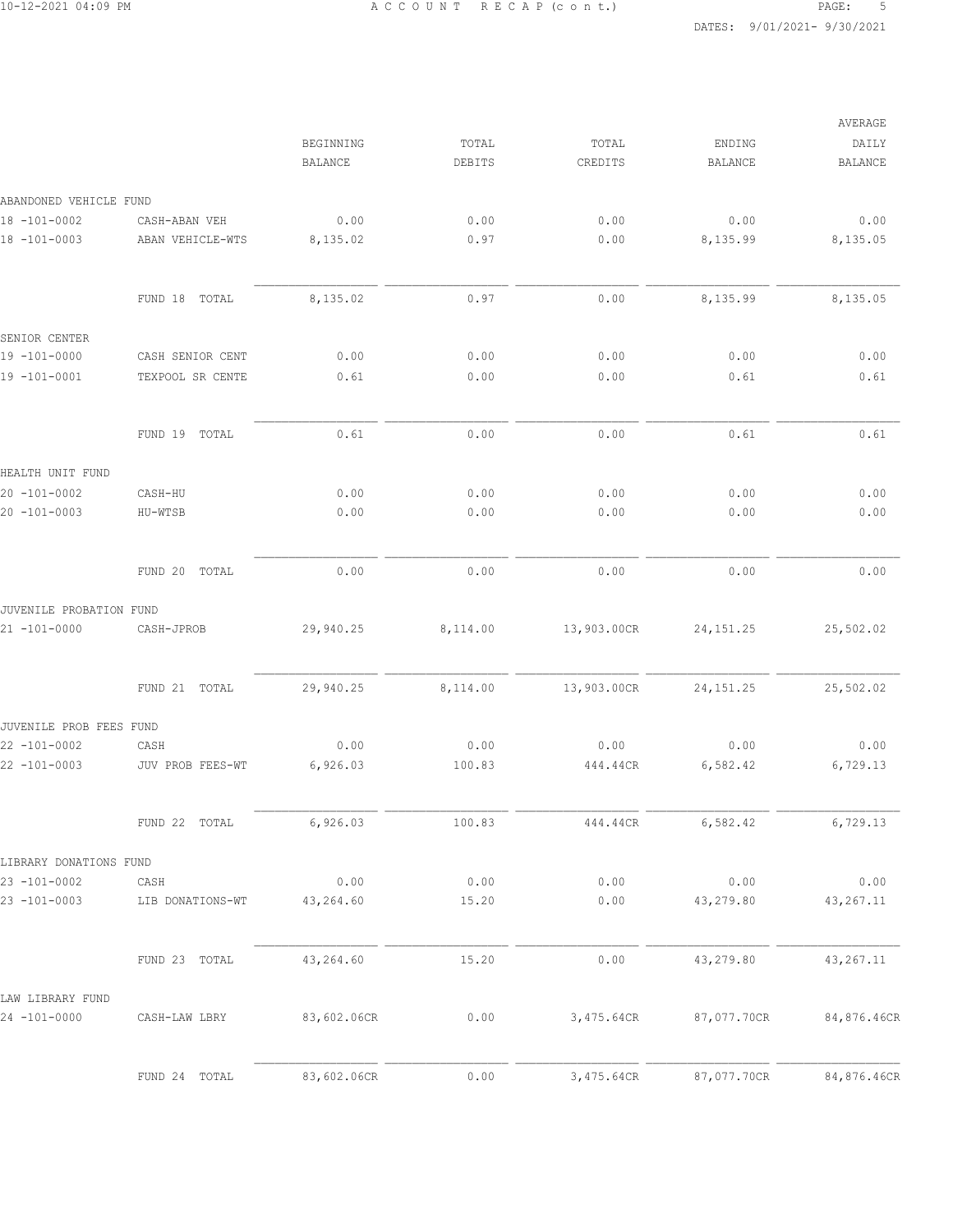|                           |                  |                             |                 |                  |                          | AVERAGE                 |
|---------------------------|------------------|-----------------------------|-----------------|------------------|--------------------------|-------------------------|
|                           |                  | BEGINNING<br><b>BALANCE</b> | TOTAL<br>DEBITS | TOTAL<br>CREDITS | ENDING<br><b>BALANCE</b> | DAILY<br><b>BALANCE</b> |
| JP COURT BLDG SECURITY FN |                  |                             |                 |                  |                          |                         |
| 25 -101-0000              | CASH-CHSJP       | 9,571.92                    | 46.56           | 0.00             | 9,618.48                 | 9,584.18                |
|                           | FUND 25<br>TOTAL | 9,571.92                    | 46.56           | 0.00             | 9,618.48                 | 9,584.18                |
| CJC FUND                  |                  |                             |                 |                  |                          |                         |
| $26 - 101 - 0000$         | CASH-CJC         | 19,051.11                   | 9,748.69        | 0.00             | 28,799.80                | 22,768.03               |
|                           | FUND 26 TOTAL    | 19,051.11                   | 9,748.69        | 0.00             | 28,799.80                | 22,768.03               |
| RECORDS MGMT & PRES FUND  |                  |                             |                 |                  |                          |                         |
| $27 - 101 - 0000$         | CASH-RM&P        | 623, 713.47                 | 8,645.36        | 0.00             | 632, 358.83              | 625,774.67              |
|                           | FUND 27<br>TOTAL | 623, 713.47                 | 8,645.36        | 0.00             | 632, 358.83              | 625, 774.67             |
| COURTHOUSE SECURITY FUND  |                  |                             |                 |                  |                          |                         |
| $28 - 101 - 0000$         | CASH-CHS         | 60,359.14                   | 759.24          | 44.99CR          | 61,073.39                | 60, 574.77              |
|                           | FUND 28<br>TOTAL | 60,359.14                   | 759.24          | 44.99CR          | 61,073.39                | 60, 574.77              |
| CAPITAL PROJECTS          |                  |                             |                 |                  |                          |                         |
| 29 -101-0000              | CASH-PERM IMPV   | 219, 323.73                 | 0.00            | 0.00             | 219, 323.73              | 219, 323.73             |
|                           | FUND 29 TOTAL    | 219, 323.73                 | 0.00            | 0.00             | 219, 323.73              | 219, 323.73             |
| LEOSE                     |                  |                             |                 |                  |                          |                         |
| 30 -101-0000              | CASH-LEOSE       | 7,300.00                    | 0.00            | 0.00             | 7,300.00                 | 7,300.00                |
|                           | FUND 30 TOTAL    | 7,300.00                    | 0.00            | 0.00             | 7,300.00                 | 7,300.00                |
| LIBRARY PAC-HUG GRANT     |                  |                             |                 |                  |                          |                         |
| 33 -101-0000              | CASH-HUG GRANT   | 200.48                      | 0.00            | 0.00             | 200.48                   | 200.48                  |
|                           | FUND 33 TOTAL    | 200.48                      | 0.00            | 0.00             | 200.48                   | 200.48                  |
| TBF BOOK GRANT            |                  |                             |                 |                  |                          |                         |
| 34 -101-0000              | CASH-TBF GRANT   | 0.00                        | 0.00            | 0.00             | 0.00                     | 0.00                    |
|                           | FUND 34 TOTAL    | 0.00                        | 0.00            | 0.00             | 0.00                     | 0.00                    |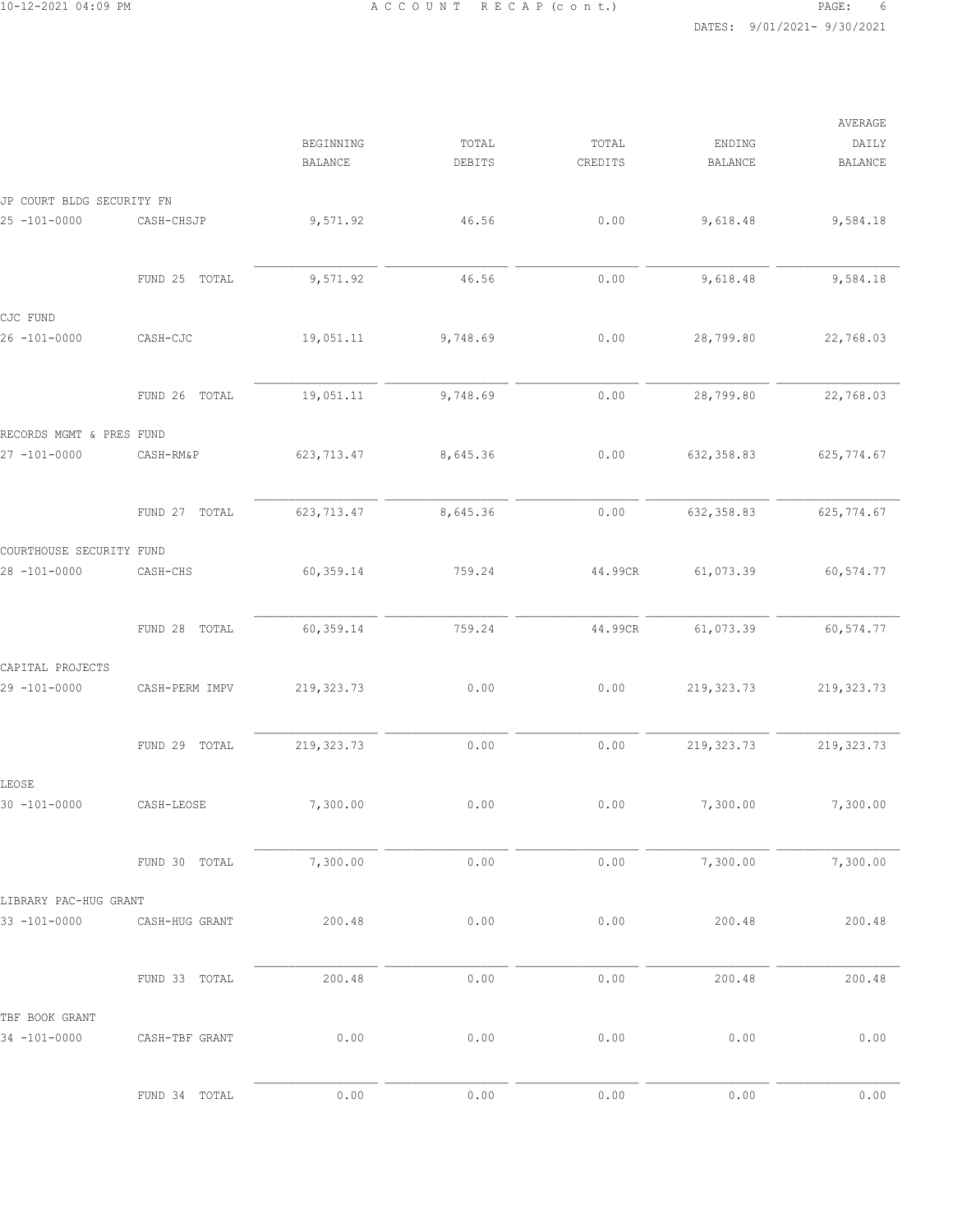|                           |                  | BEGINNING<br><b>BALANCE</b> | TOTAL<br>DEBITS | TOTAL<br>CREDITS | ENDING<br><b>BALANCE</b> | AVERAGE<br>DAILY<br><b>BALANCE</b> |
|---------------------------|------------------|-----------------------------|-----------------|------------------|--------------------------|------------------------------------|
| LONE STAR GRANT           |                  |                             |                 |                  |                          |                                    |
| $35 - 101 - 0000$         | CASH-LOANSTAR GR | 1,453.51                    | 0.00            | 0.00             | 1,453.51                 | 1,453.51                           |
|                           | FUND 35 TOTAL    | 1,453.51                    | 0.00            | 0.00             | 1,453.51                 | 1,453.51                           |
| TAIP PROGRAM FUND         |                  |                             |                 |                  |                          |                                    |
| $37 - 101 - 0000$         | CASH-TAIP        | 22,507.99                   | 90,252.48       | 26,749.68CR      | 86,010.79                | 79,338.96                          |
|                           | FUND 37 TOTAL    | 22,507.99                   | 90,252.48       | 26,749.68CR      | 86,010.79                | 79,338.96                          |
| CSCD FUND                 |                  |                             |                 |                  |                          |                                    |
| $38 - 101 - 0000$         | CASH-BASIC       | 38,555.79                   | 33,002.51       | 18,106.00CR      | 53, 452.30               | 51, 149. 75                        |
| $38 - 101 - 0001$         | TEXPOOL-APROB    | 10,557.77                   | 0.30            | 0.00             | 10,558.07                | 10,557.78                          |
| 38 -101-0012              | TXCLASS-PROBATIO | 0.00                        | 0.00            | 0.00             | 0.00                     | 0.00                               |
|                           | FUND 38 TOTAL    | 49, 113.56                  | 33,002.81       | 18,106.00CR      | 64,010.37                | 61,707.53                          |
| CSCD CCP FUND             |                  |                             |                 |                  |                          |                                    |
| $40 - 101 - 0000$         | CASH-SOTP        | 4,827.75                    | 15,709.57       | 6,345.91CR       | 14, 191.41               | 13,868.94                          |
|                           | FUND 40 TOTAL    | 4,827.75                    | 15,709.57       | 6,345.91CR       | 14, 191.41               | 13,868.94                          |
| IV-E GRANT FUND           |                  |                             |                 |                  |                          |                                    |
| $41 - 101 - 0000$         | CASH-IV E        | 0.00                        | 0.00            | 0.00             | 0.00                     | 0.00                               |
|                           | FUND 41 TOTAL    | 0.00                        | 0.00            | 0.00             | 0.00                     | 0.00                               |
| JUSTICE COURT TECH FUND   |                  |                             |                 |                  |                          |                                    |
| $42 - 101 - 0000$         | CASH-JCTF        | 458.92CR                    | 183.34          | 15.99CR          | 291.57CR                 | 386.77CR                           |
|                           | FUND 42 TOTAL    | 458.92CR                    | 183.34          | 15.99CR          | 291.57CR                 | 386.77CR                           |
| CO & DIST COURT TECH FUND |                  |                             |                 |                  |                          |                                    |
| $43 - 101 - 0000$         | CASH CDCTF       | 2,854.31                    | 171.41          | 0.00             | 3,025.72                 | 2,900.47                           |
|                           | FUND 43 TOTAL    | 2,854.31                    | 171.41          | 0.00             | 3,025.72                 | 2,900.47                           |
| PROBATE SUPP. GUARDIANSHI |                  |                             |                 |                  |                          |                                    |
| $44 - 101 - 0000$         | GUARDIANSHIP CAS | 520.00                      | 0.00            | 0.00             | 520.00                   | 520.00                             |
|                           | FUND 44 TOTAL    | 520.00                      | 0.00            | 0.00             | 520.00                   | 520.00                             |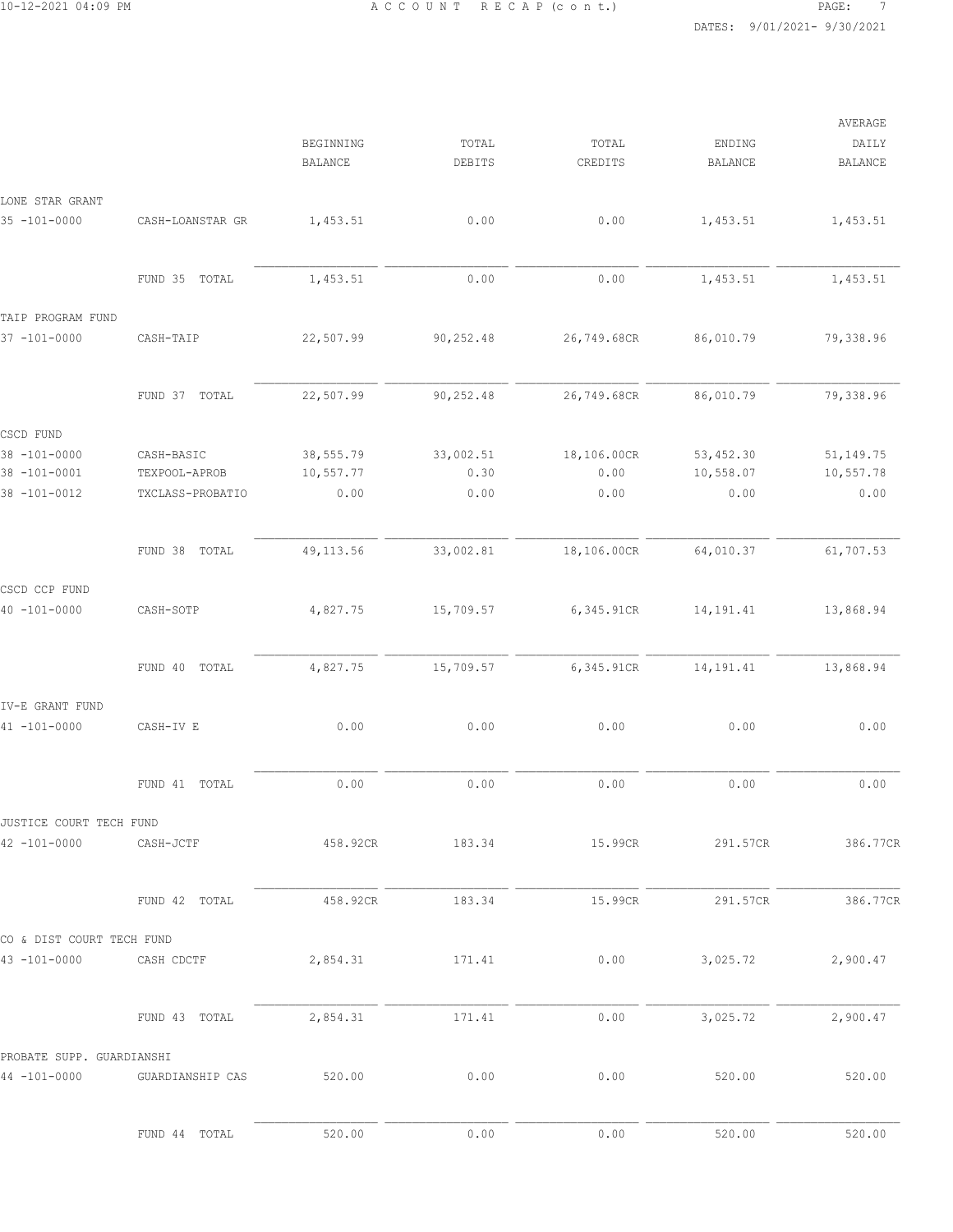|                                        |                                     |                             |                 |                  |                          | AVERAGE                 |
|----------------------------------------|-------------------------------------|-----------------------------|-----------------|------------------|--------------------------|-------------------------|
|                                        |                                     | BEGINNING<br><b>BALANCE</b> | TOTAL<br>DEBITS | TOTAL<br>CREDITS | ENDING<br><b>BALANCE</b> | DAILY<br><b>BALANCE</b> |
| HELP AMERICA VOTE ACT FN               |                                     |                             |                 |                  |                          |                         |
| $45 - 101 - 0000$                      | CASH-HAVA                           | 140, 114.72                 | 0.00            | 926.04CR         | 139,188.68               | 139,775.17              |
|                                        | FUND 45 TOTAL                       | 140, 114.72                 | 0.00            | 926.04CR         | 139,188.68               | 139,775.17              |
| CULTURE/REC GRANT FUND                 |                                     |                             |                 |                  |                          |                         |
| $48 - 101 - 0000$                      | CASH-TPW GRANT                      | 69,849.74                   | 0.00            | 0.00             | 69,849.74                | 69,849.74               |
|                                        | FUND 48 TOTAL                       | 69,849.74                   | 0.00            | 0.00             | 69,849.74                | 69,849.74               |
| AMERICAN RECOVERY PLAN FU              |                                     |                             |                 |                  |                          |                         |
| $49 - 101 - 0000$<br>49 -101-0012      | CASH- ARP FUND<br>TEXAS CLASS- ARP  | 0.00<br>1,622,453.26        | 0.00<br>59.02   | 0.00<br>0.00     | 0.00<br>1,622,512.28     | 0.00<br>1,622,455.23    |
|                                        | FUND 49 TOTAL                       | 1,622,453.26                | 59.02           | 0.00             | 1,622,512.28             | 1,622,455.23            |
| BIO TERRORISM GRANT FUND               |                                     |                             |                 |                  |                          |                         |
| $50 - 101 - 0000$                      | CASH-PHER/PHEP                      | 0.00                        | 0.00            | 0.00             | 0.00                     | 0.00                    |
|                                        | FUND 50 TOTAL                       | 0.00                        | 0.00            | 0.00             | 0.00                     | 0.00                    |
| LE CONSTRUCTION I&S FUND               |                                     |                             |                 |                  |                          |                         |
| $61 - 101 - 0000$                      | CASH-LE CMPLX I&                    | 88,553.23                   | 0.00            | 0.00             | 88, 553.23               | 88,553.23               |
| $61 - 101 - 0001$                      | LE COMPLEX I&S                      | 448.62                      | 0.00            | 0.00             | 448.62                   | 448.62                  |
| $61 - 101 - 0005$<br>$61 - 101 - 0012$ | WTSB CD # 22421<br>TXCLASS-LE COMPL | 0.00<br>337,496.36          | 0.00<br>12.28   | 0.00<br>0.00     | 0.00<br>337,508.64       | 0.00<br>337,496.77      |
|                                        |                                     |                             |                 |                  |                          |                         |
|                                        | FUND 61 TOTAL                       | 426, 498.21                 | 12.28           | 0.00             | 426,510.49               | 426,498.62              |
| 2006 TAX NOTES I&S FUND                |                                     |                             |                 |                  |                          |                         |
| $68 - 101 - 0001$                      | TEXPOOL-2006 TAX                    | 0.00                        | 0.00            | 0.00             | 0.00                     | 0.00                    |
|                                        | FUND 68 TOTAL                       | 0.00                        | 0.00            | 0.00             | 0.00                     | 0.00                    |
| TXDOT SB1747                           |                                     |                             |                 |                  |                          |                         |
| $70 - 101 - 0000$                      | TXDOT SB1747-WTS                    | 44.36                       | 0.00            | 0.00             | 44.36                    | 44.36                   |
| $70 - 101 - 0003$                      | TXDOT CERTZ #1                      | 0.00                        | 0.00            | 0.00             | 0.00                     | 0.00                    |
|                                        | FUND 70 TOTAL                       | 44.36                       | 0.00            | 0.00             | 44.36                    | 44.36                   |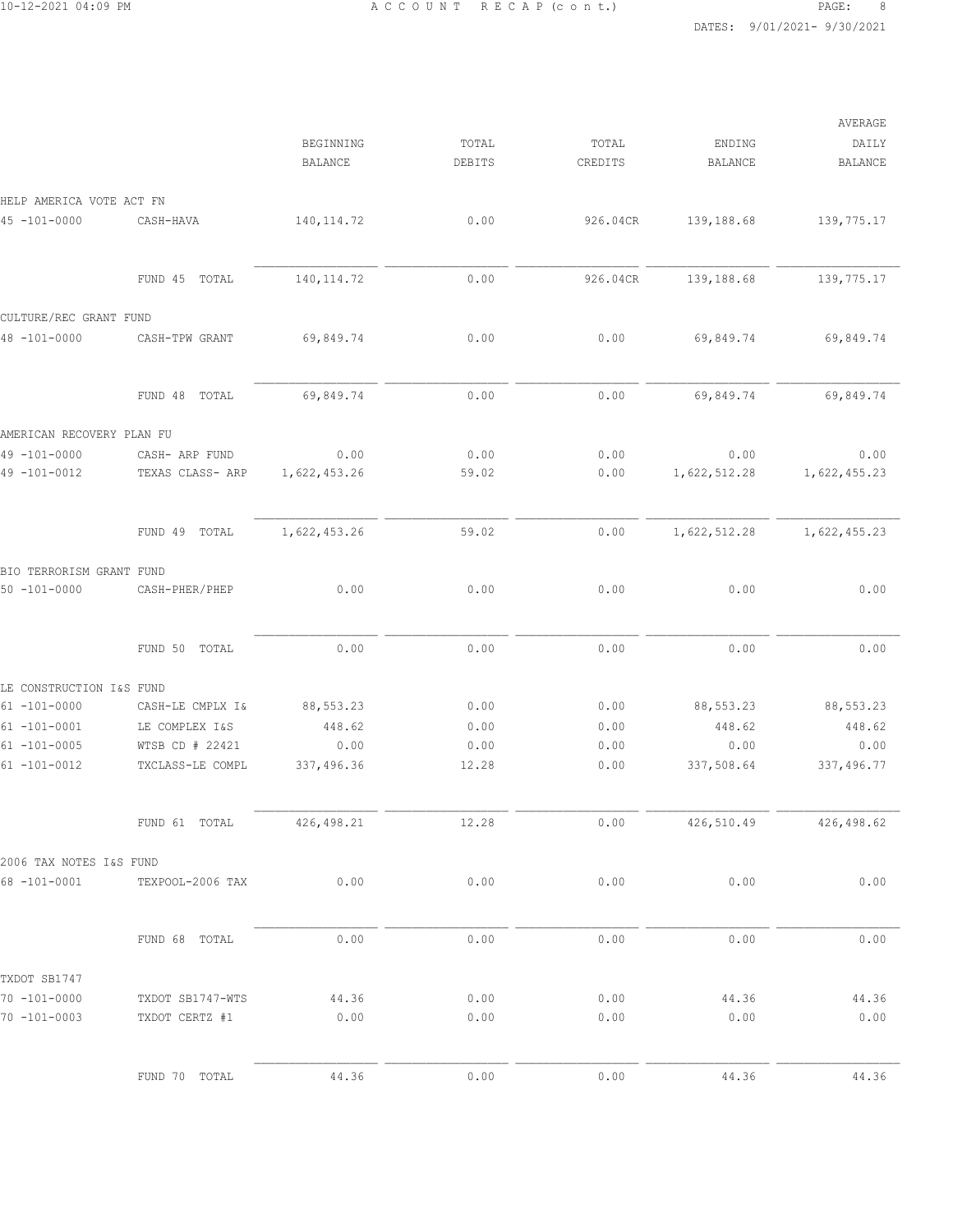|                  | BEGINNING                                                                                                        | TOTAL                                                              |                                                            |                                                                    |                                                                   |
|------------------|------------------------------------------------------------------------------------------------------------------|--------------------------------------------------------------------|------------------------------------------------------------|--------------------------------------------------------------------|-------------------------------------------------------------------|
|                  |                                                                                                                  |                                                                    | TOTAL                                                      | ENDING                                                             | DAILY                                                             |
|                  | <b>BALANCE</b>                                                                                                   | DEBITS                                                             | CREDITS                                                    | <b>BALANCE</b>                                                     | <b>BALANCE</b>                                                    |
|                  |                                                                                                                  |                                                                    |                                                            |                                                                    |                                                                   |
|                  |                                                                                                                  |                                                                    |                                                            |                                                                    | 0.00                                                              |
|                  |                                                                                                                  |                                                                    |                                                            |                                                                    | 0.00                                                              |
| LE CONST-WTSB    |                                                                                                                  |                                                                    |                                                            |                                                                    | 0.00                                                              |
|                  |                                                                                                                  |                                                                    |                                                            |                                                                    |                                                                   |
| FUND 71 TOTAL    | 0.00                                                                                                             | 0.00                                                               | 0.00                                                       | 0.00                                                               | 0.00                                                              |
|                  |                                                                                                                  |                                                                    |                                                            |                                                                    |                                                                   |
| CASH             | 0.00                                                                                                             | 0.00                                                               | 0.00                                                       | 0.00                                                               | 0.00                                                              |
| FUND 79<br>TOTAL | 0.00                                                                                                             | 0.00                                                               | 0.00                                                       | 0.00                                                               | 0.00                                                              |
|                  |                                                                                                                  |                                                                    |                                                            |                                                                    |                                                                   |
|                  |                                                                                                                  |                                                                    |                                                            |                                                                    |                                                                   |
|                  |                                                                                                                  |                                                                    |                                                            |                                                                    | 269,531.07                                                        |
| FUND 80<br>TOTAL | 267, 319.40                                                                                                      | 32,326.60                                                          | 28,906.90CR                                                | 270,739.10                                                         | 269,531.07                                                        |
|                  |                                                                                                                  |                                                                    |                                                            |                                                                    |                                                                   |
| CASH-HWW         | 6,042.05                                                                                                         | 6,549.49                                                           | 249.85CR                                                   | 12,341.69                                                          | 8,970.29                                                          |
| TEXPOOL-HWW      | 112,843.27                                                                                                       | 2.55                                                               | 0.00                                                       | 112,845.82                                                         | 112,843.36                                                        |
| FUND 81 TOTAL    | 118,885.32                                                                                                       | 6,552.04                                                           | 249.85CR                                                   | 125, 187.51                                                        | 121,813.65                                                        |
|                  |                                                                                                                  |                                                                    |                                                            |                                                                    |                                                                   |
| AIRPORT CASH     |                                                                                                                  |                                                                    |                                                            |                                                                    | 796,741.57                                                        |
| TXCLASS AIRPORT  | 335,261.00                                                                                                       | 12.18                                                              | 0.00                                                       | 335, 273.18                                                        | 335, 261.41                                                       |
|                  |                                                                                                                  |                                                                    |                                                            |                                                                    |                                                                   |
| FUND 83 TOTAL    | 1, 144, 196.87                                                                                                   | 3,837.39                                                           | 27,621.17CR                                                | 1,120,413.09                                                       | 1,132,002.98                                                      |
|                  |                                                                                                                  |                                                                    |                                                            |                                                                    |                                                                   |
|                  |                                                                                                                  |                                                                    |                                                            |                                                                    | 1,644,936.31                                                      |
| TXCLASS EMS      | 232, 110.78                                                                                                      | 8.41                                                               | 0.00                                                       | 232, 119.19                                                        | 232, 111.06                                                       |
|                  |                                                                                                                  |                                                                    |                                                            |                                                                    |                                                                   |
| FUND 85 TOTAL    | 1,915,750.26                                                                                                     | 39,566.56                                                          | 144,235.42CR                                               | 1,811,081.40                                                       | 1,877,047.37                                                      |
|                  |                                                                                                                  |                                                                    |                                                            |                                                                    |                                                                   |
| CASH-HOUSING AUT | 0.00                                                                                                             | 0.00                                                               | 0.00                                                       | 0.00                                                               | 0.00                                                              |
| FUND 95 TOTAL    | 0.00                                                                                                             | 0.00                                                               | 0.00                                                       | 0.00                                                               | 0.00                                                              |
| REPORT TOTALS    | 12,946,867.61                                                                                                    | 2,757,340.74                                                       | 2,270,973.81CR                                             | 13, 433, 234.54                                                    | 13, 344, 169. 41                                                  |
|                  | LE BLDG CONST TE<br>LE CONST CASH<br>COUNTRY CLUB/GOLF COURSE<br>CASH-GOLF<br>HERMLEIGH WTR WKS FUND<br>CASH-EMS | 0.00<br>0.00<br>0.00<br>267, 319.40<br>808, 935.87<br>1,683,639.48 | 0.00<br>0.00<br>0.00<br>32,326.60<br>3,825.21<br>39,558.15 | 0.00<br>0.00<br>0.00<br>28,906.90CR<br>27,621.17CR<br>144,235.42CR | 0.00<br>0.00<br>0.00<br>270,739.10<br>785, 139.91<br>1,578,962.21 |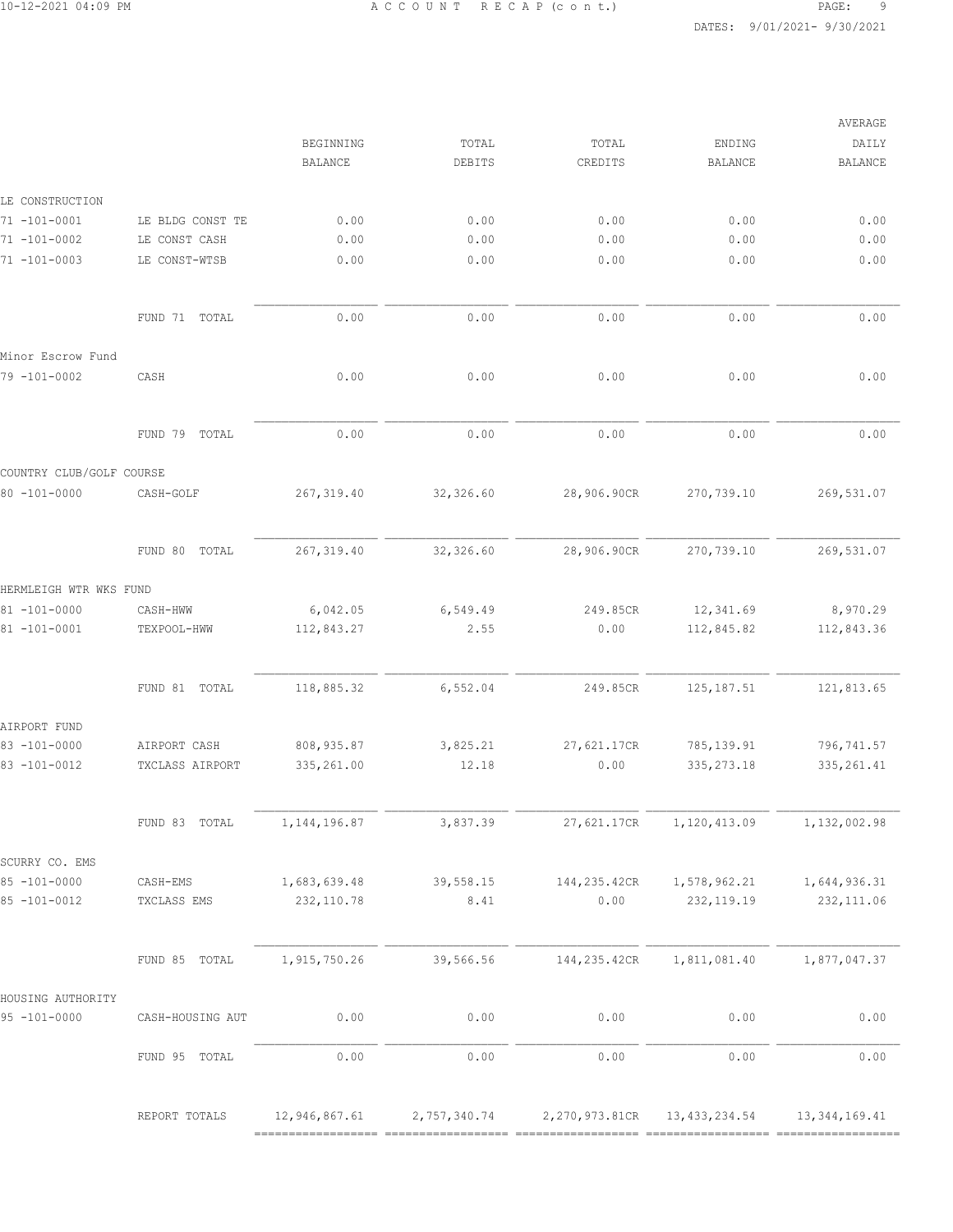Bond Indebtedness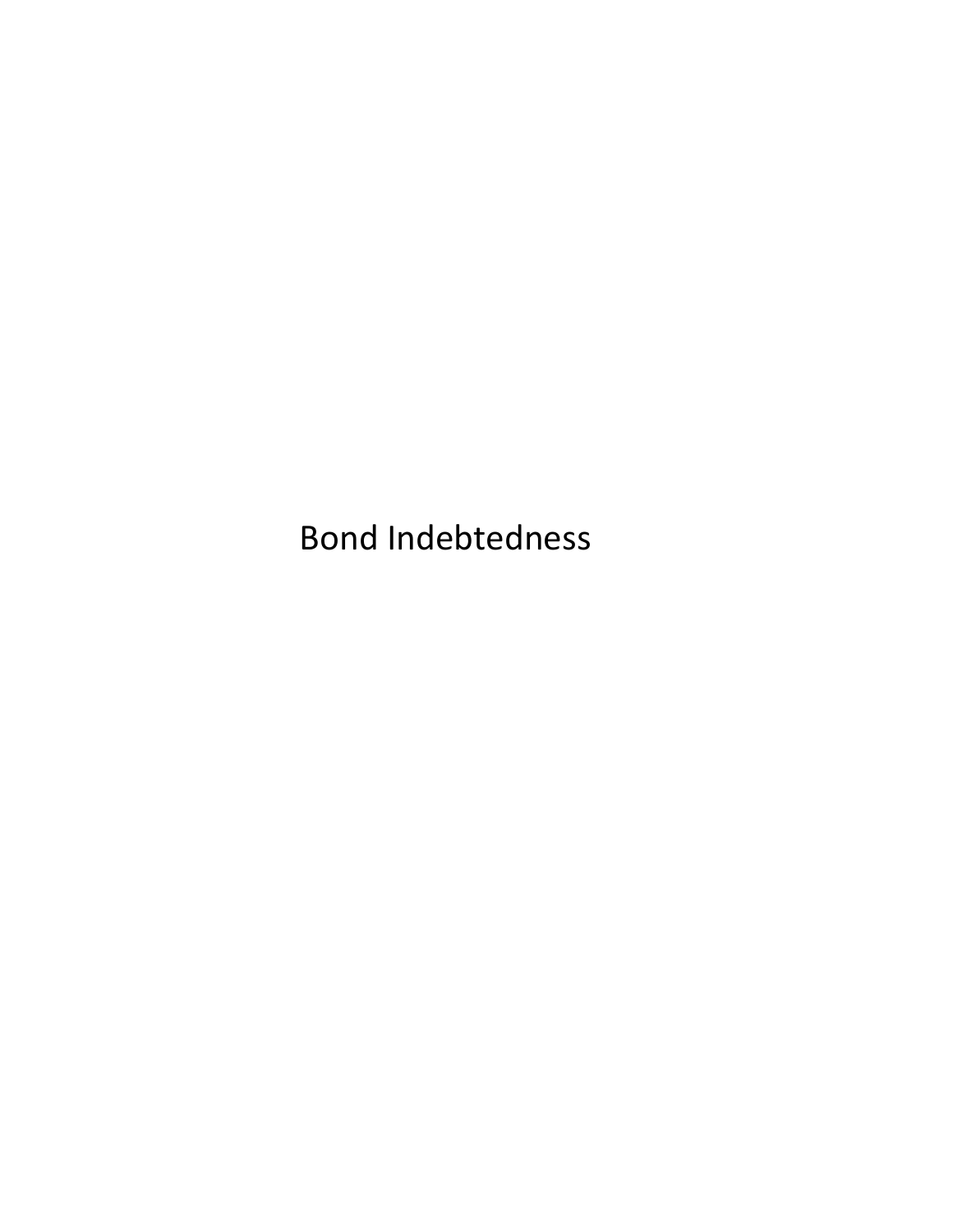# Scurry County Indebtedness Fund 61 : Law Enforcement Center General Obligation Refunding Bond, Series 2013

| Date      |    | Principal      | <b>Interest</b>   | Totla P&I                              | <b>Balance</b> |      |
|-----------|----|----------------|-------------------|----------------------------------------|----------------|------|
|           |    | 110,000.00     |                   |                                        |                |      |
| 2/15/2020 | S. |                |                   | 55,000.00 \$153,650.00 \$208,650.00 \$ | 55,000.00 Paid |      |
| 8/15/2020 |    |                | $550.00 \quad$ \$ | 550.00                                 |                | Paid |
| 2/15/2021 | S. | $55,000.00$ \$ | 550.00            | \$55,550.00\$                          |                | Paid |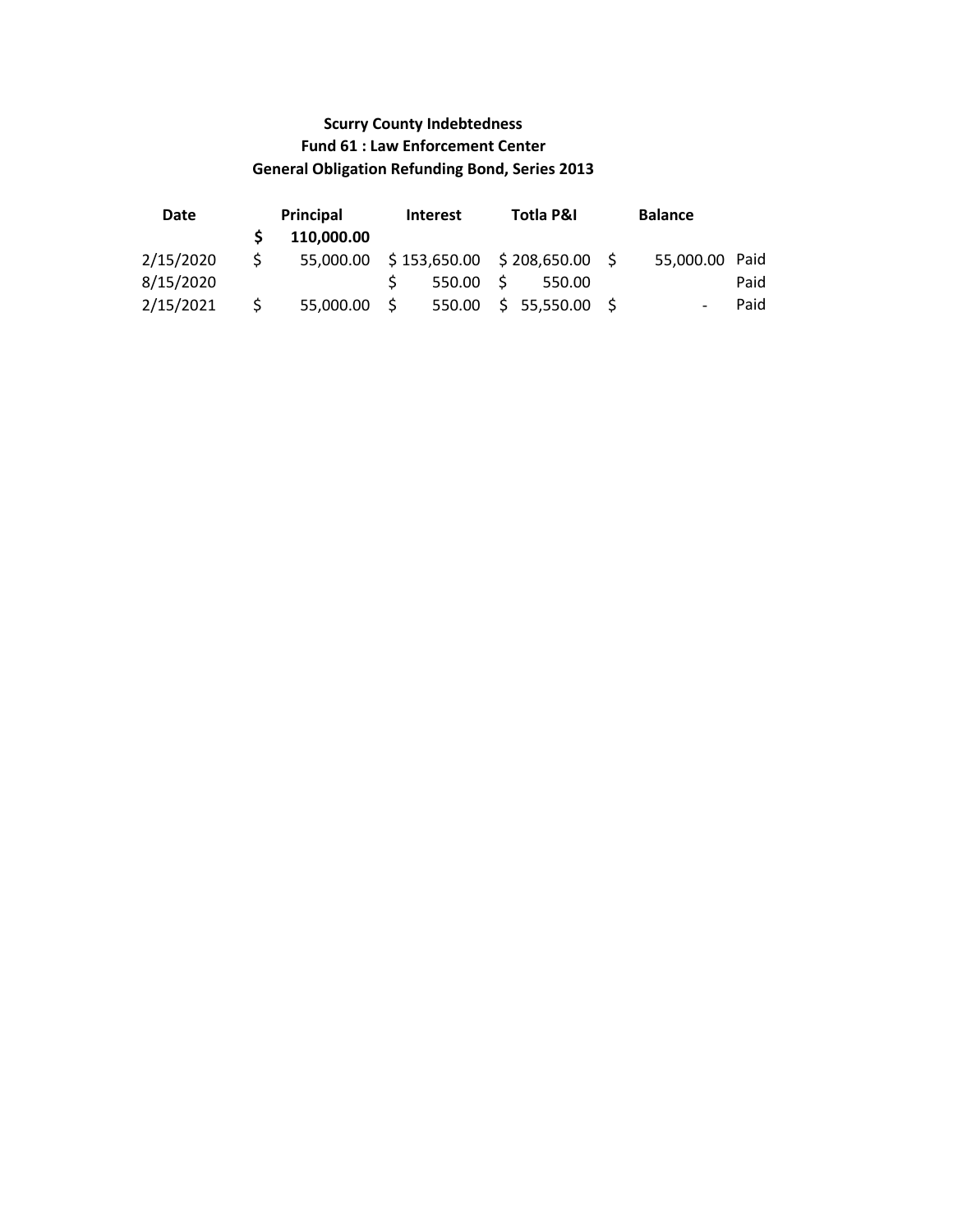# Scurry County Indebtedness Fund 61 : Law Enforcement Center General Obligation Refunding Bond, Series 2017

| Date      |    | Principal    | <b>Interest</b> | Totla P&I       |    | <b>Balance</b>           |      |
|-----------|----|--------------|-----------------|-----------------|----|--------------------------|------|
|           | \$ | 2,530,000.00 |                 |                 |    |                          |      |
| 2/15/2020 | \$ | 565,000.00   | \$<br>37,950.00 | \$602,950.00    | \$ | 1,965,000.00             | Paid |
| 8/15/2020 |    |              | \$<br>29,475.00 | \$29,475.00     |    |                          | Paid |
| 2/15/2021 | \$ | 580,000.00   | \$<br>29,475.00 | \$609,475.00    | Ś  | 1,385,000.00             | Paid |
| 8/15/2021 |    |              | \$<br>20,775.00 | \$<br>20,775.00 |    |                          | Paid |
| 2/15/2022 | \$ | 600,000.00   | \$<br>20,775.00 | \$620,775.00    | \$ | 785,000.00               |      |
| 8/15/2022 |    |              | \$<br>11,775.00 | \$11,775.00     |    |                          |      |
| 2/15/2023 | \$ | 615,000.00   | \$<br>11,775.00 | \$626,775.00    | S  | 170,000.00               |      |
| 8/15/2023 |    |              | \$<br>2,550.00  | \$<br>2,550.00  |    |                          |      |
| 2/15/2024 | Ś  | 170,000.00   | \$<br>2,550.00  | \$172,550.00    | \$ | $\overline{\phantom{a}}$ |      |